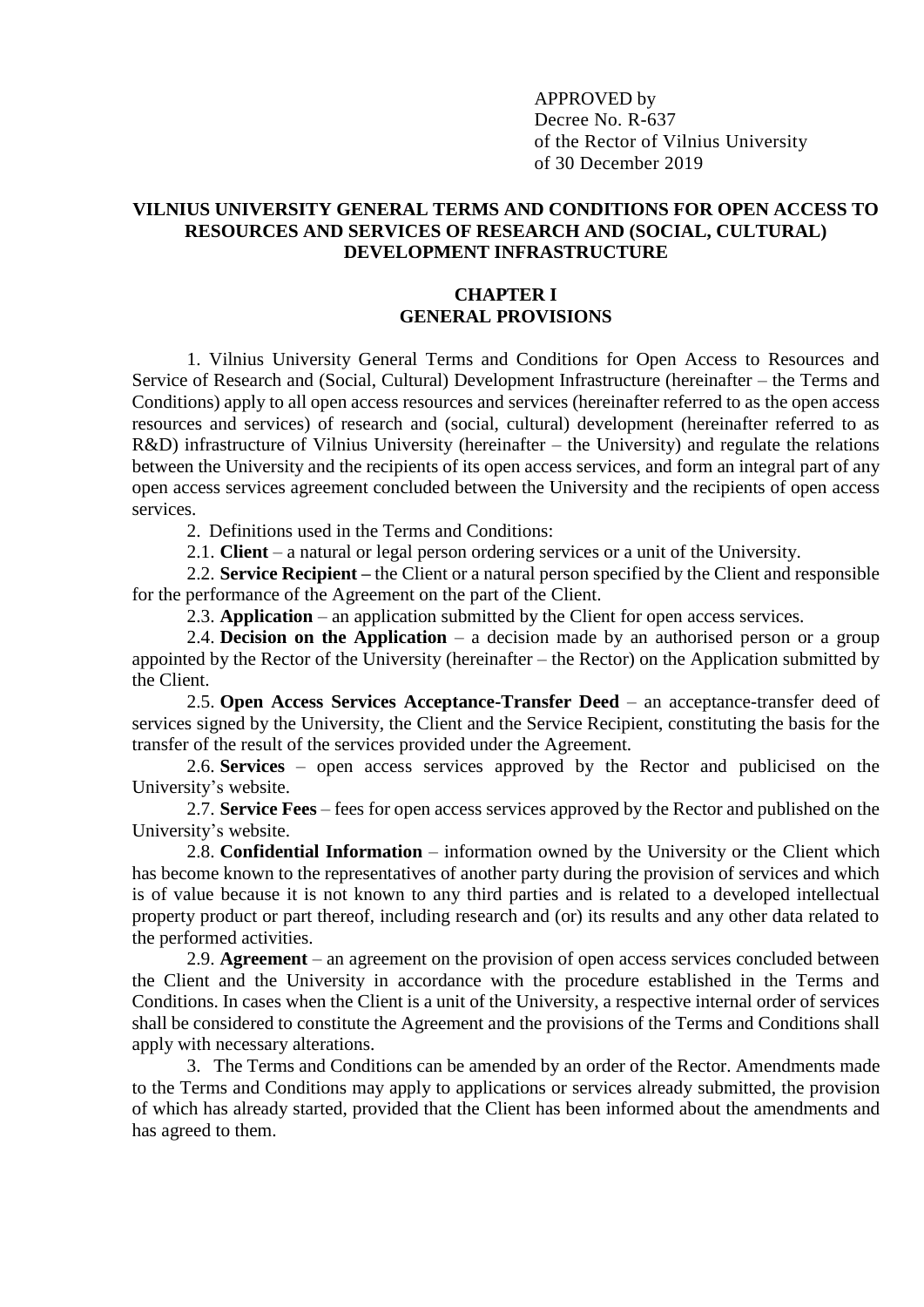## **CHAPTER II CONCLUSION OF THE AGREEMENT**

4. The Agreement shall be concluded in writing after the Open Access Management Group of the University's academic unit or academic branch has made a decision to grant the application submitted by the Client and prepared and signed all other documents provided for in the Terms and Conditions and required for concluding the Agreement.

5. Negotiations on the Agreement may take place by email, but the submission of the documents referred to in Point 4 of the Terms and Conditions is considered appropriate if both parties exchange the originals or transmit the documents by e-mail or other telecommunication terminal equipment, provided respective text protection is duly ensured and the identification of signatures is possible.

6. Each party to the Agreement is responsible for ensuring that the information provided to the other party by electronic means and in the form of documents and their annexes is correct and is in accordance with the actual will of the providing party.

7. If, due to the complexity of the service provided, the subject matter of the Agreement is essentially an agreement on research, testing, construction and technological works, the provisions of Chapter XXXIV of Book Six of the Civil Code of the Republic of Lithuania shall apply.

8. The Agreement shall be deemed to have been concluded when all the following conditions are met:

8.1. The Client has submitted a signed order – the Application – for open access services or resources (Annex 1);

8.2. The Open Access Management Group of the University's academic unit or academic branch has approved the order (the Application) by adopting a Decision on the Application (Annex 2);

8.3. The Client has confirmed the order.

# **CHAPTER III PERFORMANCE OF THE AGREEMENT**

9. The Client must provide the University with all samples, materials, information, data and other means related to the provision of the service and specified in Point 7 of the Application (Annex 1) by the agreed date of provision of the service, unless agreed otherwise. The Client shall be responsible for ensuring that the rights and legitimate interests of any third parties are not violated by submitting the measures specified in Point 7 of the Application.

10. The result of the services is transferred to the Client by signing the Open Access Services Acceptance-Transfer Deed. The Open Access Services Acceptance-Transfer Deed shall be signed by both parties within 10 (ten) working days from the last day of provision of the open access service. If the duration of the ordered open access service is longer than 3 (three) months, interim Open Access Services Acceptance-Transfer Deeds may be signed.

11. If the order exceeds 1,000 (thousand) euro, the University shall be entitled to an advance payment. The need for and amount of the advance payment is provided for in Point 2 of the Decision on the Application (Annex 2).

12. The Client shall pay for the provided services within 30 (thirty) days from the date of invoicing.

13. If, following the Decision on the Application, any of the parties to the Agreement wishes to change the terms of the Agreement, it must inform the other party of this 5 (five) working days in advance and obtain the other party's written consent to make changes to the terms of the Agreement or related documents.

14. The open access administrator specified in the Decision on the Application is responsible for the execution of the Agreement on the part of the University.